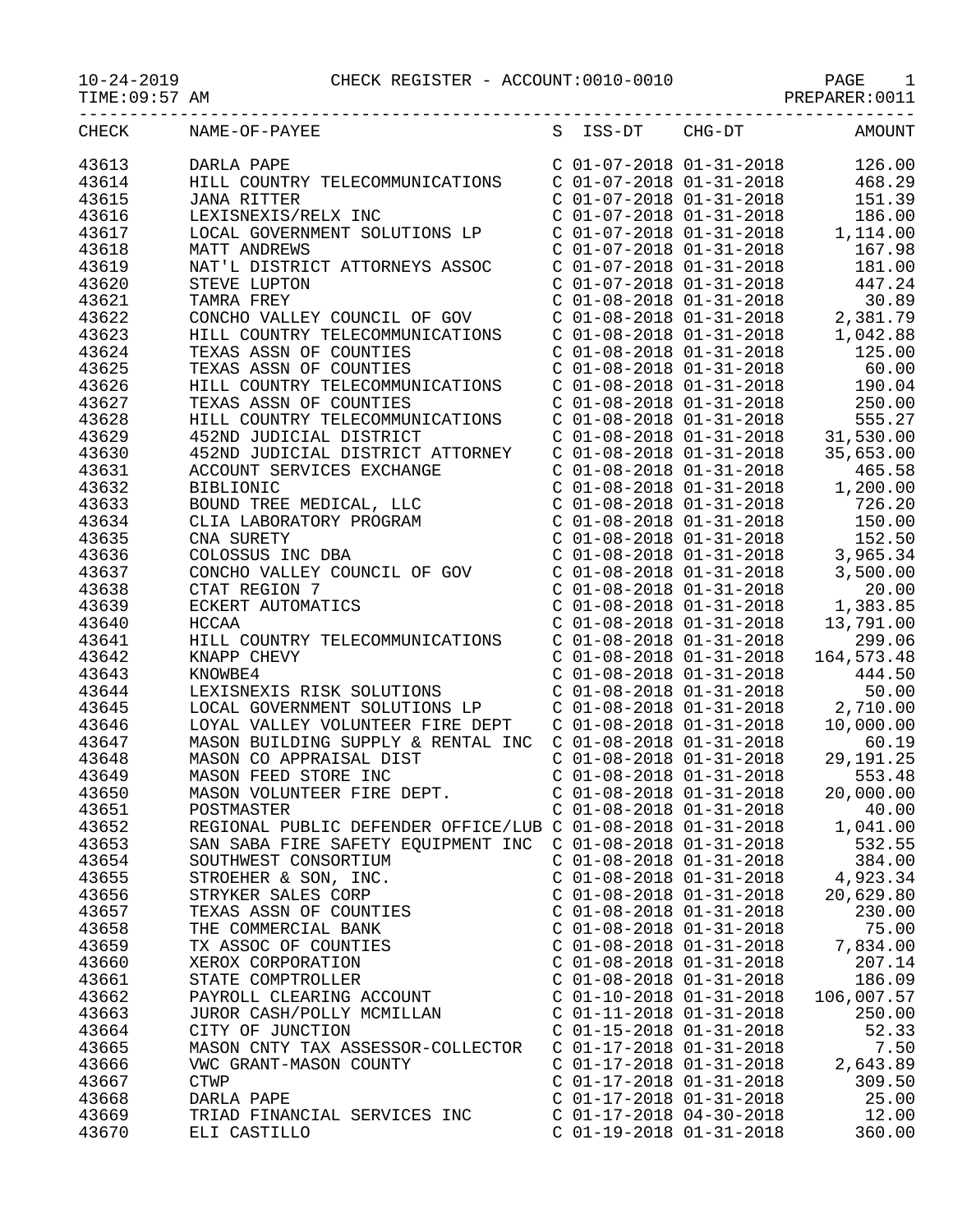PREPARER:0011

| CHECK | NAME-OF-PAYEE                                                                                                                                                                                                                                        |                           |                           | S ISS-DT CHG-DT AMOUNT |
|-------|------------------------------------------------------------------------------------------------------------------------------------------------------------------------------------------------------------------------------------------------------|---------------------------|---------------------------|------------------------|
| 43671 |                                                                                                                                                                                                                                                      |                           |                           |                        |
| 43672 |                                                                                                                                                                                                                                                      |                           |                           |                        |
| 43673 |                                                                                                                                                                                                                                                      |                           |                           |                        |
| 43674 |                                                                                                                                                                                                                                                      |                           |                           |                        |
| 43675 |                                                                                                                                                                                                                                                      |                           |                           |                        |
| 43676 |                                                                                                                                                                                                                                                      |                           |                           |                        |
|       |                                                                                                                                                                                                                                                      |                           |                           |                        |
| 43677 |                                                                                                                                                                                                                                                      |                           |                           |                        |
| 43678 |                                                                                                                                                                                                                                                      |                           |                           |                        |
| 43679 |                                                                                                                                                                                                                                                      |                           |                           |                        |
| 43680 |                                                                                                                                                                                                                                                      |                           |                           |                        |
| 43681 |                                                                                                                                                                                                                                                      |                           |                           |                        |
| 43682 |                                                                                                                                                                                                                                                      |                           |                           |                        |
| 43683 |                                                                                                                                                                                                                                                      |                           |                           |                        |
| 43684 |                                                                                                                                                                                                                                                      |                           |                           |                        |
| 43685 |                                                                                                                                                                                                                                                      |                           |                           |                        |
| 43686 |                                                                                                                                                                                                                                                      |                           |                           |                        |
| 43687 |                                                                                                                                                                                                                                                      |                           |                           |                        |
| 43688 |                                                                                                                                                                                                                                                      |                           |                           |                        |
| 43689 |                                                                                                                                                                                                                                                      |                           |                           |                        |
| 43690 |                                                                                                                                                                                                                                                      |                           |                           |                        |
| 43691 |                                                                                                                                                                                                                                                      |                           |                           |                        |
| 43692 |                                                                                                                                                                                                                                                      |                           |                           |                        |
| 43693 |                                                                                                                                                                                                                                                      |                           |                           |                        |
| 43694 |                                                                                                                                                                                                                                                      |                           |                           |                        |
| 43695 |                                                                                                                                                                                                                                                      |                           |                           |                        |
| 43696 |                                                                                                                                                                                                                                                      |                           |                           |                        |
| 43697 |                                                                                                                                                                                                                                                      |                           |                           |                        |
| 43698 | MACK SKINNER<br>MACK SKINNER<br>MASON CNTY TAX ASSESSOR-COLLECTOR<br>MASON CO CHAMBER OF COMMERCE<br>MASON COUNTY<br>MASON COUNTY<br>MASON COUNTY<br>C 01-22-2018 01-31-2018<br>C 01-22-2018 01-31-2018<br>C 01-22-2018<br>C 01-22-2018<br>C 01-22-2 |                           |                           |                        |
| 43699 |                                                                                                                                                                                                                                                      |                           |                           |                        |
| 43700 |                                                                                                                                                                                                                                                      |                           |                           |                        |
| 43701 |                                                                                                                                                                                                                                                      |                           |                           |                        |
| 43702 |                                                                                                                                                                                                                                                      |                           |                           |                        |
| 43703 | MASON COUNTY HISTORICAL COMMISSION C 01-22-2018 01-31-2018<br>MASON COUNTY ROAD DEPT C 01-22-2018 01-31-2018<br>MASON COUNTY ROAD DEPT C 01-22-2018 01-31-2018<br>MASON COUNTY SOIL & WATER CONSER C 01-22-2018 01-31-2018<br>MICAH WA               |                           |                           |                        |
| 43704 |                                                                                                                                                                                                                                                      |                           |                           |                        |
| 43705 |                                                                                                                                                                                                                                                      |                           |                           |                        |
| 43706 |                                                                                                                                                                                                                                                      |                           |                           |                        |
| 43707 |                                                                                                                                                                                                                                                      |                           |                           |                        |
| 43708 |                                                                                                                                                                                                                                                      |                           |                           |                        |
| 43709 | PARTS PLUS                                                                                                                                                                                                                                           |                           | $C$ 01-22-2018 01-31-2018 | 388.08                 |
| 43710 | PONTOTOC RANCH FIRE ASSOCIATION                                                                                                                                                                                                                      | $C$ 01-22-2018 01-31-2018 |                           | 10,000.00              |
| 43711 | <b>OUILL CORPORATION</b>                                                                                                                                                                                                                             | $C$ 01-22-2018 01-31-2018 |                           | 173.94                 |
| 43712 | RIKKI JEAN GOTT                                                                                                                                                                                                                                      | $C$ 01-22-2018 02-28-2018 |                           | 36.08                  |
| 43713 | SAM'S CLUB                                                                                                                                                                                                                                           | $C$ 01-22-2018 01-31-2018 |                           | 80.05                  |
| 43714 |                                                                                                                                                                                                                                                      | $C$ 01-22-2018 02-28-2018 |                           | 490.00                 |
|       | SHAIN V. H. CHAPMAN<br>STATE COMPTROLLER                                                                                                                                                                                                             |                           |                           |                        |
| 43715 |                                                                                                                                                                                                                                                      | $C$ 01-22-2018 01-31-2018 |                           | 396.32                 |
| 43716 | STRYKER SALES CORP                                                                                                                                                                                                                                   | $C$ 01-22-2018 01-31-2018 |                           | 28,771.20              |
| 43717 | TACERA                                                                                                                                                                                                                                               | $C$ 01-22-2018 02-28-2018 |                           | 45.00                  |
| 43718 | TEXAS ASSN OF COUNTIES                                                                                                                                                                                                                               | $C$ 01-22-2018 02-28-2018 |                           | 200.00                 |
| 43719 | THE LAW OFFICE OF PATRICK O'FIEL                                                                                                                                                                                                                     | $C$ 01-22-2018 02-28-2018 |                           | 1,221.94               |
| 43720 | TINA C YOUNG                                                                                                                                                                                                                                         | $C$ 01-22-2018 01-31-2018 |                           | 192.60                 |
| 43721 | TOMMY ADAMS                                                                                                                                                                                                                                          | $C$ 01-22-2018 02-28-2018 |                           | 367.50                 |
| 43722 | TX ASSOC OF COUNTIES                                                                                                                                                                                                                                 | V 01-22-2018 01-22-2018   |                           | 250.00                 |
| 43723 | <b>USOXO</b>                                                                                                                                                                                                                                         | $C$ 01-22-2018 01-31-2018 |                           | 10.23                  |
| 43724 | VANESSA SOTO                                                                                                                                                                                                                                         | $C$ 01-22-2018 01-31-2018 |                           | 142.00                 |
| 43725 | VILLARREAL LAW PLLC                                                                                                                                                                                                                                  | $C$ 01-22-2018 01-31-2018 |                           | 2,114.00               |
| 43726 | XEROX CORPORATION                                                                                                                                                                                                                                    | $C$ 01-22-2018 02-28-2018 |                           | 151.80                 |
| 43727 | ZESCH & PICKETT                                                                                                                                                                                                                                      | $C$ 01-22-2018 01-31-2018 |                           | 330.00                 |
| 43728 | TX ASSOC OF COUNTIES                                                                                                                                                                                                                                 | $C$ 01-23-2018 02-28-2018 |                           | 200.00                 |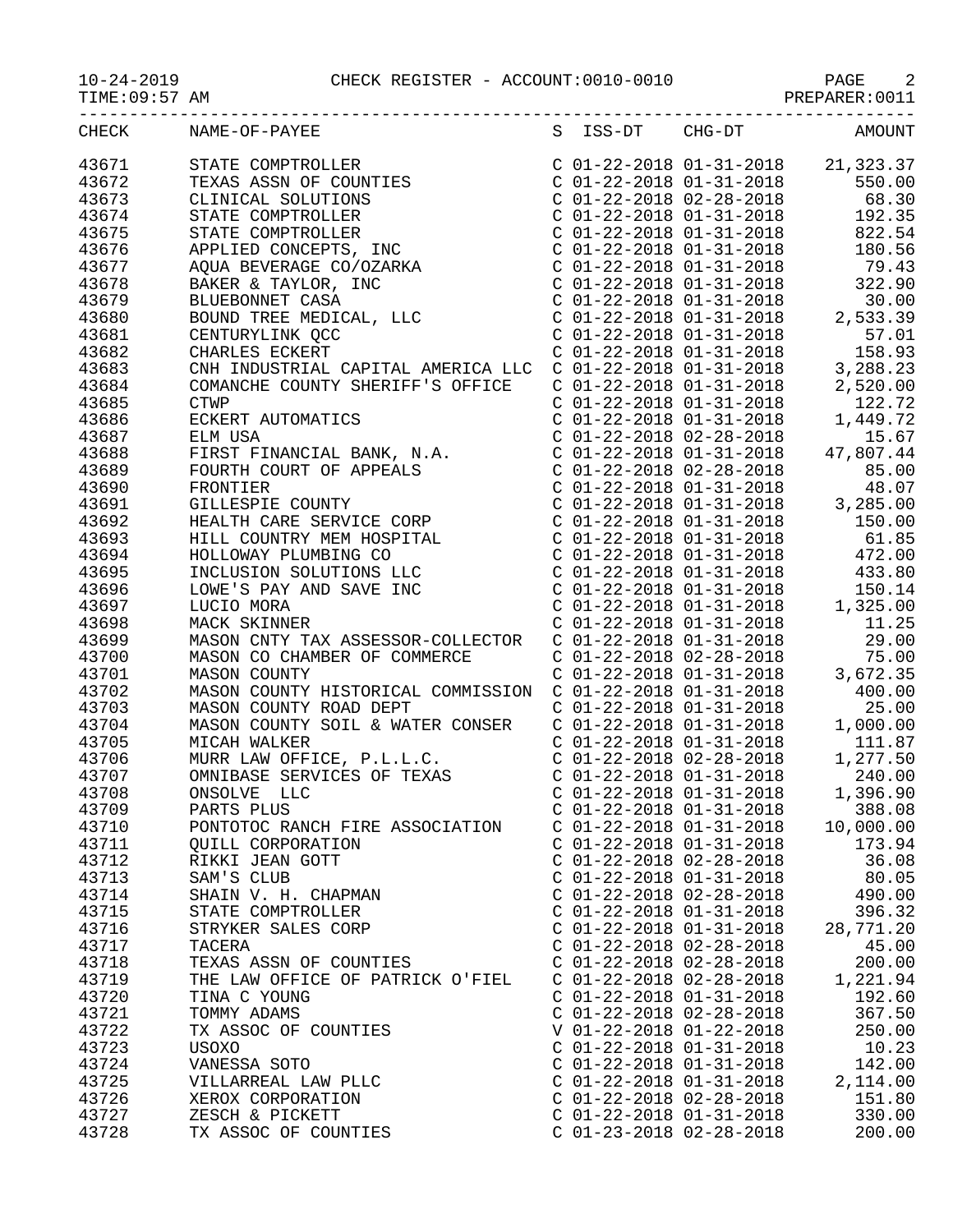| CHECK | NAME-OF-PAYEE                        | S | ISS-DT                    | CHG-DT | AMOUNT     |
|-------|--------------------------------------|---|---------------------------|--------|------------|
| 43729 | STATE COMPTROLLER                    |   | $C$ 01-23-2018 02-06-2018 |        | 20.00      |
| 43730 | STATE COMPTROLLER                    |   | $C$ 01-23-2018 02-06-2018 |        | 100.00     |
| 43731 | VWC GRANT/MASON CO                   |   | $C$ 01-23-2018 01-31-2018 |        | 6.17       |
| 43732 | TARRANT CO CONSTABLE<br>PCT 3        |   | $C$ 01-24-2018 02-28-2018 |        | 150.00     |
| 43733 | OVERDRIVE INC                        |   | $C$ 01-26-2018 01-31-2018 |        | 3,482.67   |
| 43734 | CAPITAL ONE BANK (USA) N.A.          |   | $C$ 01-26-2018 02-28-2018 |        | 5,465.43   |
| 43735 | TDCAA                                |   | $C$ 01-26-2018 02-28-2018 |        | 700.00     |
| 43736 | LLANO COUNTY SHERIFF                 |   | $C$ 01-29-2018 02-28-2018 |        | 75.00      |
| 43737 | PAYROLL CLEARING ACCOUNT             |   | $C$ 01-29-2018 01-31-2018 |        | 132,590.87 |
| 43738 | ROBINSON REAL ESTATE HOLDINGS LLC    |   | $C$ 01-31-2018 02-28-2018 |        | 325.00     |
| 43739 | FRONTIER                             |   | $C$ 01-31-2018 02-28-2018 |        | 190.10     |
| 43740 | WTU RETAIL<br>ENERGY                 |   | $C$ 01-31-2018 02-28-2018 |        | 181.06     |
| 43741 | CONSTABLE<br>TARRANT<br>PCT 3<br>CO. |   | $C$ 01-31-2018 02-28-2018 |        | 150.00     |